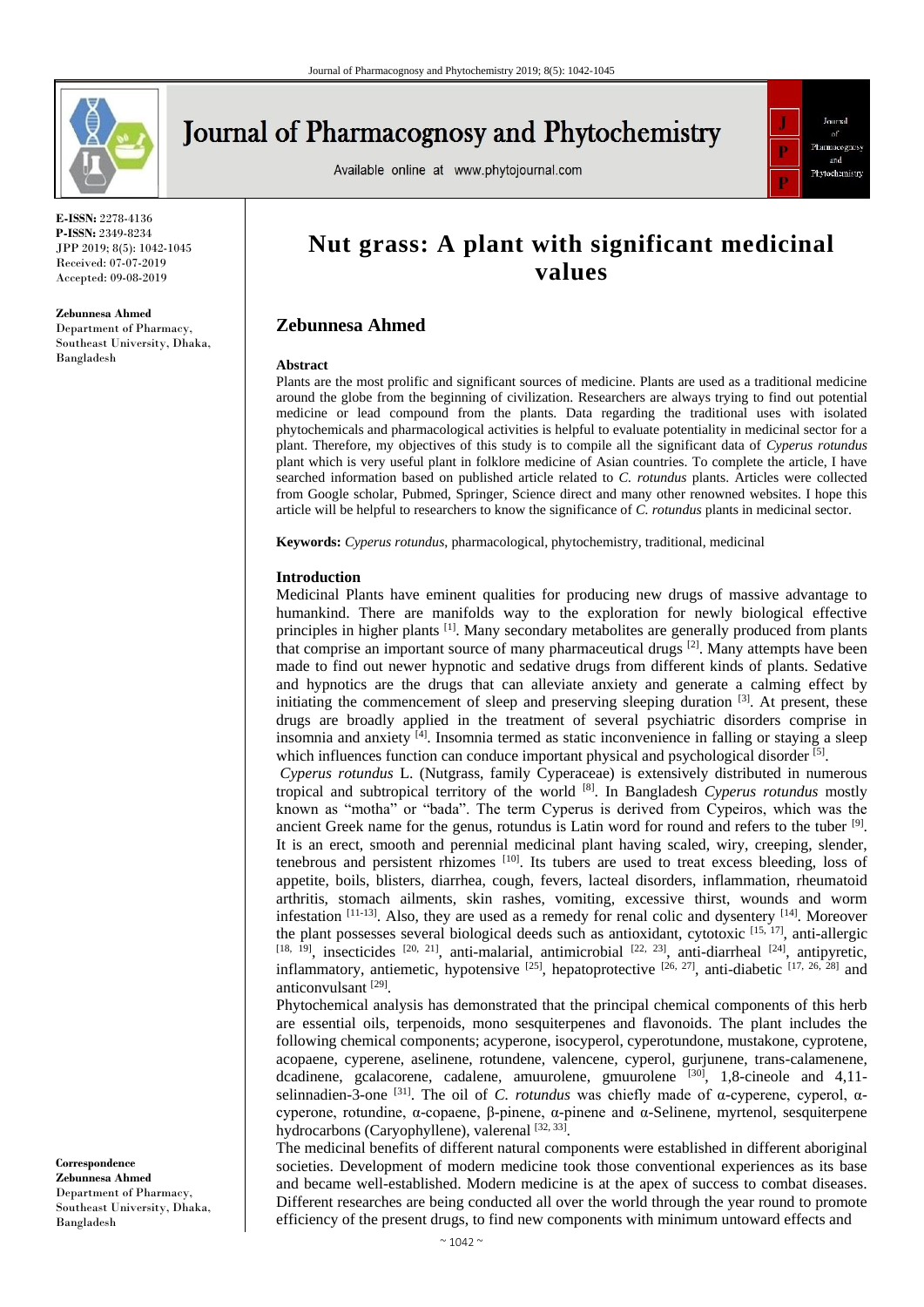to design new ways of treatment. This study was designed to sum up all the important information related to nut grass so that researchers can find it helpful to their future research.

## **General Description**

*Cyperus rotundus* (coco-grass, Java grass, nut grass, or purple nutsedge, red nut sedge [34], Khmerkravanh chru [35] is a species of sedge (Cyperaceae) native to Africa, southern and central Europe (north to France and Austria), and southern Asia. Cyperous derives from a Greek word kyperos and the word rotundus derives from Latin which means round [36].

*C. rotundus* is perennial plant with maximum height of 140 cm (55 inches). Nut grass name is derived from the tubers of the plants which has similar appearance of nuts. The genus Cyperus has 700 species distributed throughout the world [37, <sup>38]</sup>. This plant is usually grow near water or place with slow moving water. It has slender grass like leaves, greenish flower and small nutlet seed [39-41].

#### **Taxonomic Hierarchy** [42, 43]

Kingdom: Plantae Sub kingdom: Tracheobionta Superdivision: Spermatophyta Division: Magnoliophyta Class: Liliopsida Subclass: Commelinidae Order: Cyperales Family: Cyperaceae Genus: Cyperus.L Species: *Cyperus rotundus* L

#### **Pharmacological Activities**

Antidiarrheal activity of *C. rotundus* was observed in castor oil induced diarrheal mice and methanolic rhizome extract showed significant antidiarrheal activity [44]. Study done by Nagulendran *et al*. claimed that rhizome extract of *C. rotundus* have potential antioxidant activity [45]. Oils extract of *C. rotundus* exhibited significant activity against Gram positive bacteria, moderately significant activity against mycobacterium and fungi but insignificant activity against

Gram negative bacteria in disc diffusion method [46]. Results obtained from a study revealed that hexane extracts of *C. rotundus* can be used against liver diseases as it can inhibit lipogenic pathway [47] . *C. rotundus* plant extract significantly reduced blood glucose level in a study against alloxan induced hyperglycemic in rats [48]. Alcoholic extract of *C. rotundus* demonstrated anti-inflammatory effects in carrageenan induced oedema and gave activity against formaldehyde induced arthritis in rats  $[49]$ . Analgesic activity was also found in petroleum ether extracts of *C. rotundus* but sedative activity was absent [50, 51].

# **Chemical Constituents of Rhizomes**

The rhizome extract of plant have significant chemical value with presence of α–cyperolone, α–rotunol, β-cyperone, βpinene, β-rotunol, β-selinene, calcium, camphene, copaene, cyperene, cyperenone, cyperol, cyperolone, D-copadiene, Depoxyguaiene, isocyperol, isokobusone, kobusone, limonene, linoleic-acid, linolenic-acid, mustakone, myristic acid, oleanolic acid, oleic acid, P-cymol, patchoulenone, rotundene, rotundenol, rotundone, selinatriene, sitosterol, stearic acid, sugeonol, sugetriol, caryophyllene and cyperotundone [52].

# **Chemical Constituents of Leaves**

Sitosteryl (6-hentriacontanoyl)-β-D-Galactopyranoside, Some furochromones, khellin, visnagin and ammiol, bezo- α-pyrone (coumarin), salicylic acid14, caffeic acid, protocatechuric acid, P-coumaric acid, tricin and isohamnetin.

The oils extracted from the plant has compound comprising of sesquiterpene hydrocarbons, contains α-copaene (1.97%), Cyperene (15.73%), α-hisaholene (2.14%), α-gurjunene (1.29%), 2-methoxy-8-methyl-1, 4-naphthalenedione (4.01%), β-selinene (17.99%) Oxo- α-ylangene (3.00%), 4, 4 α-5, 6, 7, 8-hexahydro-4 α-5dimethyl-3-(1-methyl ethylidene)-2(3H) naphthalenone  $(8.11\%)$ ,  $\alpha$ -cyperone  $(26.15\%)$ , Logipinocarvone (1.11%). Overall Presence of Glucose (8.3~9.1%), Fructose (1.0~1.7%), Starch 40-41.1%), Protein (4.9%), Mg 1285.7µg [53-55] .

# **Traditional Uses of** *C. rotundus*

Table 1: Traditional uses of *C. rotundus* to treat various diseases [56-62]

| <b>Traditional uses for</b> |                                  | <b>Usable plant</b><br>parts | <b>Methods of using</b>                                                                                                                                                                                                                                                            |
|-----------------------------|----------------------------------|------------------------------|------------------------------------------------------------------------------------------------------------------------------------------------------------------------------------------------------------------------------------------------------------------------------------|
| Internal<br>Uses            | Chest pain                       | Whole plant                  | Whole plant is boiled to decoction and then 4 to 9 grams of plant preparation taken with 4 gm of<br>Citrus.                                                                                                                                                                        |
|                             | Painful menstruation Whole plant |                              | 2 to 6 gm of dried material in a standard cup of water, boil to concentration and drink [61]                                                                                                                                                                                       |
|                             | Dysentery                        | Tubers                       | Grind nut grass tuber and ginger with honey into pill form taken.                                                                                                                                                                                                                  |
|                             | Diarrhea:                        | Tubers                       | Tubers boiled in milk with three folds of water used to cure diarrhea [62].                                                                                                                                                                                                        |
|                             | Asthma                           |                              | 25 gm of powdered tuber of Cyperus rotundus, 21 numbers of piper nigrum, 10 gm of ginger, 5<br>gm of clove and 5 gm of cumin seeds were boiled with ghee for few minutes, then cool it to<br>become a paste. Take 10 ml of this paste thrice a day for 5 days with a little honey. |
|                             | Worm infection                   |                              | Rhizome is made into a paste and 10-20 gm of it is eaten 3 times a day for 2-3 days for<br>anthelmintic action.                                                                                                                                                                    |
|                             | Rheumatoid arthritis             | Root                         | Cyperus rotundus root powder and Withania somnifera root powder each 1 gm is given oral twice<br>a day for Rheumatoid arthritis.                                                                                                                                                   |
|                             | Mental debility and<br>Epilepsy  | Whole plant                  | Powdered plant extracts is taken along with cow's milk.                                                                                                                                                                                                                            |
|                             | Polydipsia in<br>diabetes        | Tubers                       | Tuber is sliced and dried in sun and powdered, to the 5 gm of powder add 2 black pepper and is<br>prescribed for polydipsia in diabetes                                                                                                                                            |
|                             | Lactation                        | Root                         | The decoction of its roots is the best remedy for purifying the breast milk in lactating mothers.                                                                                                                                                                                  |
|                             | Obesity                          | Root                         | Oral administration of 1 gm of nut grass root powder twice a day shows significant reduction of<br>body weight.                                                                                                                                                                    |
|                             | <b>Bronchitis</b>                | Tubercles                    | A decoction prepared from 10g of the crushed tubercles in 100ml of water with a little salt is<br>given twice a day for 2-5 days to treat bronchitis.                                                                                                                              |
| External                    | Conjunctivitis:                  | Root                         | The root extract oil instilled into eyes in conjunctivitis reduces the pain, redness and ocular                                                                                                                                                                                    |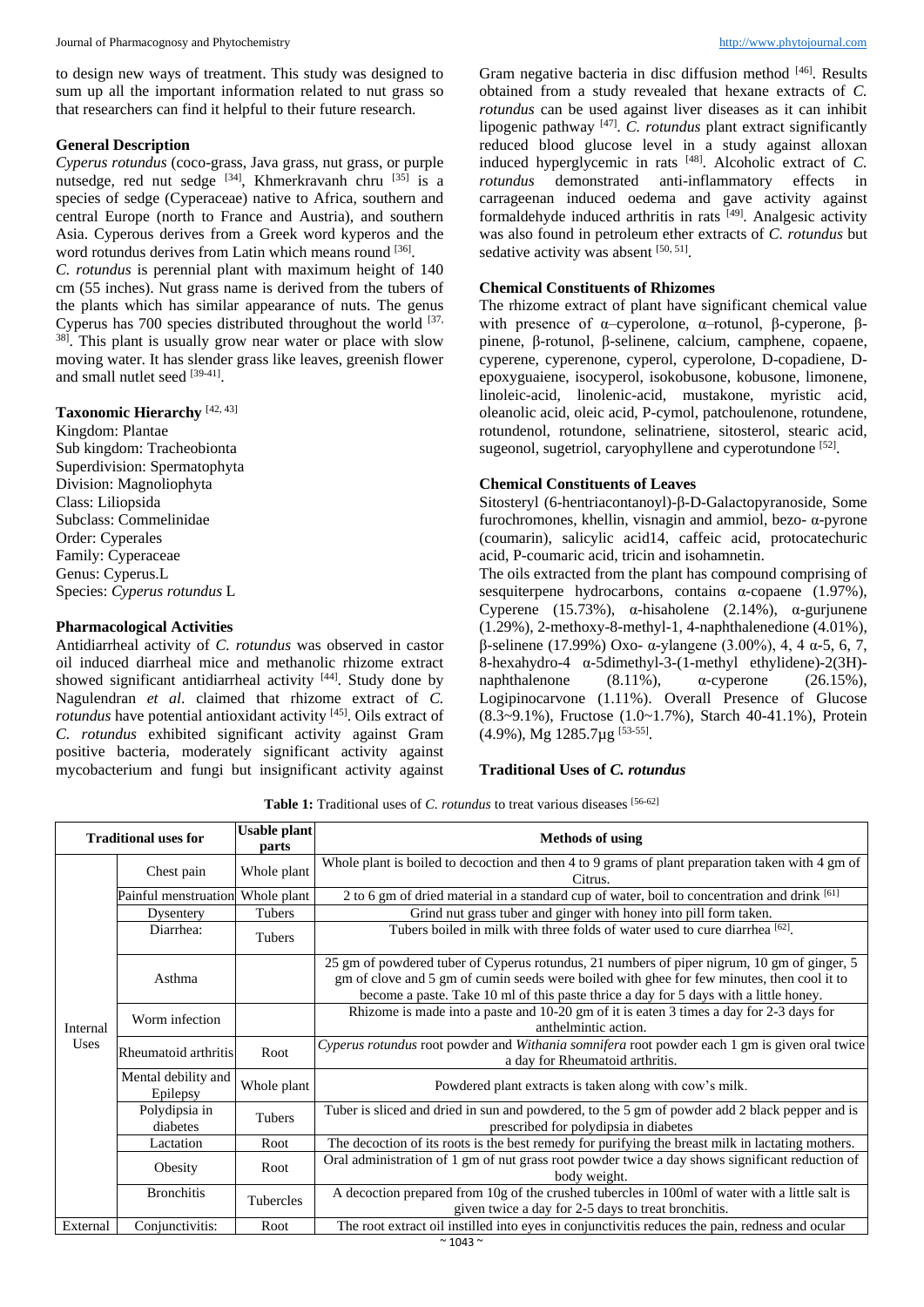| Uses |                   |               | discharges.                                                                                       |
|------|-------------------|---------------|---------------------------------------------------------------------------------------------------|
|      | Sprains & bruises |               | Use pounded fresh material as poultice.                                                           |
|      | Obesity           | Whole plants  | The massage with its dry powder is beneficial for reducing the subcutaneous fat deposition.       |
|      | Sores on head     | Tubers        | Grind the tubers of Cyperus rotundus (25 g), and the tender leaves of Terminalia bellerica into   |
|      |                   |               | pastes to apply it on the head before bath.                                                       |
|      | Headache          | <b>Tubers</b> | Grind the tuber of Cyperus rotundus into paste. Apply this paste on fore head only once to relief |
|      |                   |               | from headache.                                                                                    |
|      | Skin diseases     | Whole plant   | Grind 25 g of Cyperus rotundus whole plant into paste and apply this paste on itching area.       |
|      | Spreading ulcer   | Tubers        | Dry powder of tuber is used as dusting in Spreading ulcer.                                        |

## **Conclusion**

This article was designed to summarize important information of *Cyperus rotundus*. All the information was collected from literature search. Intention of the study was to help people find information regarding phytochemistry, traditional uses, and pharmacological activities *C. rotundus* in one article. So that, researcher can find its potential medicinal value for future research.

#### **References**

- 1. Rafe MR. A review of five traditionally used antidiabetic plants of Bangladesh and their pharmacological activities. Asian Pacific journal of tropical medicine. 2017; 10(10):933-939.
- 2. Rafe MR, Ahsan M, Hasan CM, Masud MM. Chemical and Biological Studies of Leaf Extract of *Dendrophthoe falcata* Linn. Dhaka University Journal of Pharmaceutical Sciences. 2017; 16(2):215-219.
- 3. Trevor AJ, Katzung BG, Masters SB. Basic & clinical pharmacology. McGraw-Hill Medical, 2009.
- 4. Jebin R, Molla MI, Chowdhury SM, Rafe MR. Antidepressant and Sedative-hypnotic Activities of Methanolic Extract of *Grewia asiatica* Linn. Leaves in Mice. Bangladesh Pharmaceutical Journal. 2019; 22(2):185-91.
- 5. Alnamer R, Alaoui K, Bouidida EH, Benjouad A, Cherrah Y. Sedative and hypnotic activities of the methanolic and aqueous extracts of *Lavandula officinalis* from Morocco. Advances in pharmacological sciences, 2012, 2012.
- 6. Huang F, Xiong Y, Xu L, Ma S, Dou C. Sedative and hypnotic activities of the ethanol fraction from *Fructus Schisandrae* in mice and rats. Journal of Ethnopharmacology. 2007; 110(3):471-5.
- 7. Dhawan K, Dhawan S, Chhabra S. Attenuation of benzodiazepine dependence in mice by a tri-substituted benzoflavone moiety of *Passiflora incarnata* Linneaus: a non-habit forming anxiolytic. J Pharm Sci. 2003; 6(2):215-2.
- 8. Boulos L, El-Hadidi MN. The weed flora of Egypt. Cairo: The American University in Cairo Press, 1984, 58.
- 9. David WH, Vernon VV, Jason AF. Purple nutsedge, *Cyperus rotundus* L. Florida (U.S.A): Institute of Food and Agricultural Sciences, University of Florida, 2012, 02-15p.
- 10. Anonymous. The Wealth of India, raw materials, NISCAIR. CSIR, New Delhi. 2001; 3:333-4.
- 11. Joshi AR, Joshi K. Indigenous knowledge and uses of medicinal plants by local communities of the Kali Gandaki Watershed Area, Nepal. J Ethno pharmacol. 2000; 73(1-2):175-83. [http://dx.doi.org/10.1016/S0378- 8741(00)00301-9] [PMID: 11025154]
- 12. Oliver-Bever B. Medicinal Plants in Tropical West Africa. Cambridge, UK: Cambridge University Press, 1986, 200p. [http://dx.doi.org/10.1017/CBO978051175 3114]
- 13. El-Kamali HH, El-Khalifa KF. Folk medicinal plants of riverside forests of the Southern Blue Nile district, Sudan. Fitoterapia 1999; 70:493-7. [http://dx.doi.org/ 10.1016/S0367-326X(99)00073-8].
- 14. Boulos L. Medicinal plants of North Africa. Algonac: Reference Publications, 1983, 82.
- 15. Sayed HM, Mohamed MH, Farag SF, Mohamed GA, Proksch P. A new steroid glycoside and furochromones from *Cyperus rotundus* L. Nat Prod Res. 2007; 21:343- 50.
- 16. Nagulendran K, Velavan S, Mahesh R, Begum VH. In vitro antioxidant activity and total polyphenolic content of *Cyperus rotundus* rhizomes. E-J Chem. 2007; 4:440-9.
- 17. Sayed HM, Mohamed MH, Farag SF, Mohamed GA, Omobuwajo ORM *et al*. Fructose-amino acid conjugate and other constituents from *Cyperus rotundus* L. Nat Prod Res. 2008; 22:1487-97.
- 18. Meena AK, Yadav AK, Niranjan US, Singh B, Nagariya AK *et al*. Review on *Cyperus rotundus* – a potential herb. Int J Pharm Clin Res. 2010; 2:20-2.
- 19. Jin JH, Lee DU, Kim YS, Kim HP. Anti-allergic activity of sesquiterpenes from the rhizomes of *Cyperus rotundus*. Arch Pharm Res. 2011; 34:223-8.
- 20. Morimoto M, Fuji Y, Komai K. Anti feed ants in Cyperaceae: coumaran and quinines from Cyperus spp. Phyto chemistry. 1999; 51:605-8.
- 21. Singh N, Pandey BR, Verma P, Bhalla M, Gilca M. Phyto pharmacotherapeutics of *Cyperus rotundus* Linn. (Motha): an overview. Indian J Nat Prod Res. 2012; 3:467-76.
- 22. Thebtaranonth C, Thebtaranonth Y, Wanauppathamkul S, Yuthavong Y. Antimalarial sesquiterpenes from tubers of *Cyperus rotundus*: structure of 10,12-peroxycalamenene, a sesquiterpene endoperoxide. Phyto chemistry. 1995; 40:125-8.
- 23. Ahmad M, Mahayrookh, Mehjabeen, Rehman AB, Jahan N. Analgesic, antimicrobial and cytotoxic effect of *Cyperus rotundus* ethanol extract. Pakistan J Pharmacol. 2012; 29:7-13.
- 24. Daswani PG, Brijesh S, Tetali P, Birdi TJ. Studies on the activity of *Cyperus rotundus* Linn. tubers against infectious diarrhea. Indian J Pharmacol. 2011; 43:340-4.
- 25. Sayed HM, Mohamed MH, Farag SF, Mohamed GA. Phytochemical and biological investigations of *Cyperus rotundus* L. Bull Fac Pharm Cairo Uni. 2001; 39:195-203
- 26. Sivapalan SR. Medicinal uses and pharmacological activities of *Cyperus rotundus* Linn. – a review. Int J Sci Res Pub. 2013; 3:1-8.
- 27. Mehta RS, Shankar MB, Geetha M, Saluja AK. Evaluation of *Cyperus rotundus* for hepatoprotective activity. Indian J Nat Prod. 1999; 15:13-7.
- 28. Bawden K, Quant J, Raman A. An alpha-amylase assay for the guided fractionation of anti-diabetic plants. Fitoterapia. 2002; 2:167.